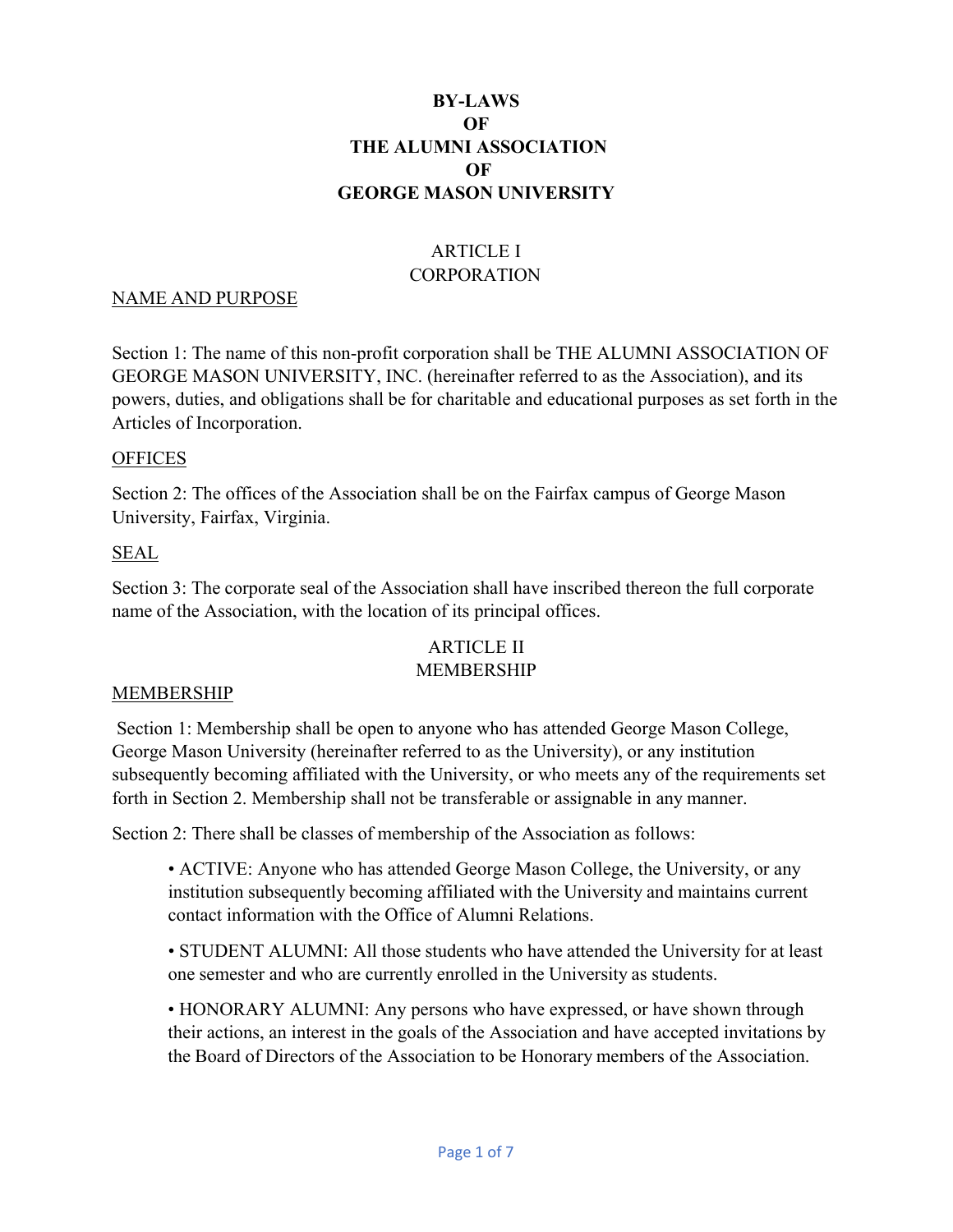# ARTICLE III ELECTION OF OFFICERS AND DIRECTORS, AND TERMS OF OFFICE

#### BOARD OF DIRECTORS

Section 1: The Board of Directors (hereinafter referred to as the Board) shall consist of:

- Nine elected officers:
- Six members who shall serve at large and be designated At-Large Directors;

• Presidents of the George Mason University Alumni Association Chapters as prescribed by Article VII, Section 2(C) of these by-laws;

• Members selected by the Board as Honorary Board Members in accordance with the criteria of selection as set forth in the Standing Rules of the Association;

• Three ex officio members of the Board with voice and without vote, namely, the President of the University, the President of the GMU Student Government and the Associate Vice President for Alumni Relations/Executive Director of the Alumni Association.

• Other members appointed by the Executive Committee and approved by the Board of Directors in accordance with criteria of selection as set forth in the Standing Rules of the Association.

The officers of the Association are:

- President, who serves as chief executive officer,
- President-elect,
- Immediate Past President,
- Vice President, Alumni Engagement
- Vice President, Student Engagement
- Vice President, Partnerships and Sponsorships
- Vice President, Volunteerism
- Treasurer
- Historian

No member of the Board shall hold more than one position on the Board simultaneously.

No Officer shall hold more than one office simultaneously. No Officer or Director At

Large shall hold an officer position within an alumni chapter simultaneously.

#### TERMS OF OFFICE

Section 2: The officers and the At-Large Directors shall be elected by the members of the Association following a general vote by electronic mail of all members. The terms of office for officers and Directors shall be as follows:

• President: one two-year term;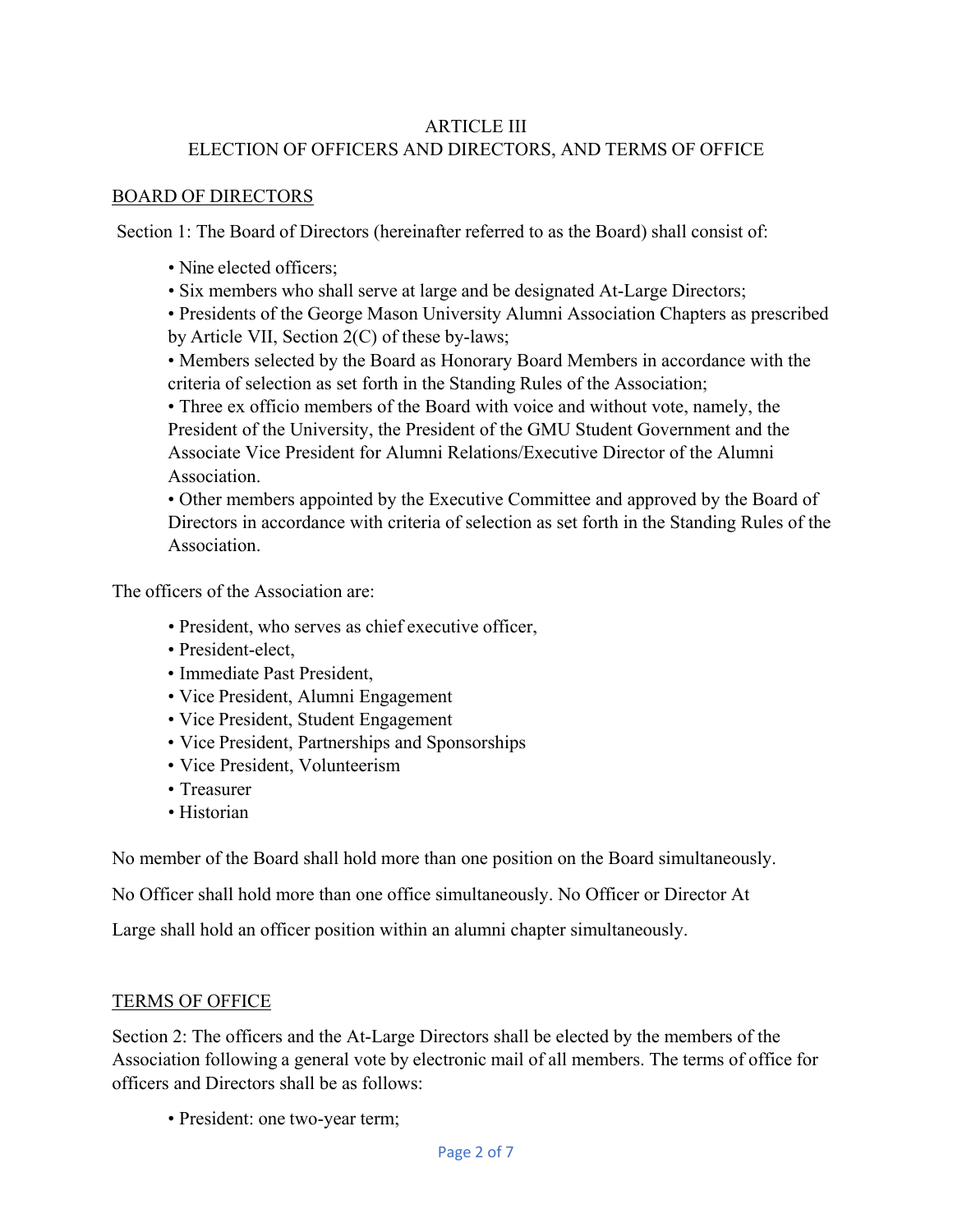• President-elect: one two-year term with automatic succession to the position of President;

- Immediate Past President: one year following term as President;
- Vice President, Alumni Engagement: one year; not to exceed two consecutive terms
- Vice President, Student Engagement: one year; not to exceed two consecutive terms
- Vice President, Partnerships and Sponsorships: one year; not to exceed two consecutive terms
- Vice President, Volunteerism: one year; not to exceed two consecutive terms
- Treasurer: one year; not to exceed two consecutive terms
- Historian: one year; not to exceed two consecutive terms
- At-Large Directors: At- Large Directors are elected for a term of two (2) years (not eligible for consecutive re-election). Those terms shall be staggered, so that at least three (3) expire each year.

Terms of elected Officers and Directors shall commence on July 1 and terminate on

June 30.

### NOMINATIONS AND ELECTIONS

Section 3: The Leadership Development Committee shall request nominations from the general membership and shall convene no later than April 1 to screen the list of nominees. The Leadership Development Committee must contact each person selected as a candidate nominee and offer each the opportunity to decline nomination. The Nominating Committee shall strive to achieve diversity among the Board and all other positions for which it nominates, considering factors that include but are not limited to specific areas of expertise, geography, Association program participation, degree, race, age, gender, etc. The Nominating Committee shall be responsible for reviewing nominations for candidates for directors or officers of the Association, and shall develop a slate of candidates as determined to be in the best interests of the Alumni Association after considering all relevant facts and circumstances. This slate shall be presented to the Executive Committee before submission to the members for voting. No later than May 1, the ballots must be distributed via email to all voting members.

# VOTE OF THE MEMBERSHIP

Section 4: Those voting may write in candidates on the ballot.

Section 5: A deadline for return of ballots must be clearly stated. The Elections Committee will tally the results of the election. Ballots are to remain unopened until the Elections Committee convenes for the purpose of tallying the vote. This meeting shall be no later than three (3) days prior to the annual meeting. All elections and records and results shall be confidential and shall be entrusted to the President and the Associate Vice President for Alumni Relations/Executive Director of the Alumni Association. The President shall decide when the election results will be made public.

Section 6: For the purposes of any vote, the majority of those votes cast shall declare the winner. In the event of a tie, the sitting President of the Alumni board will determine the winner.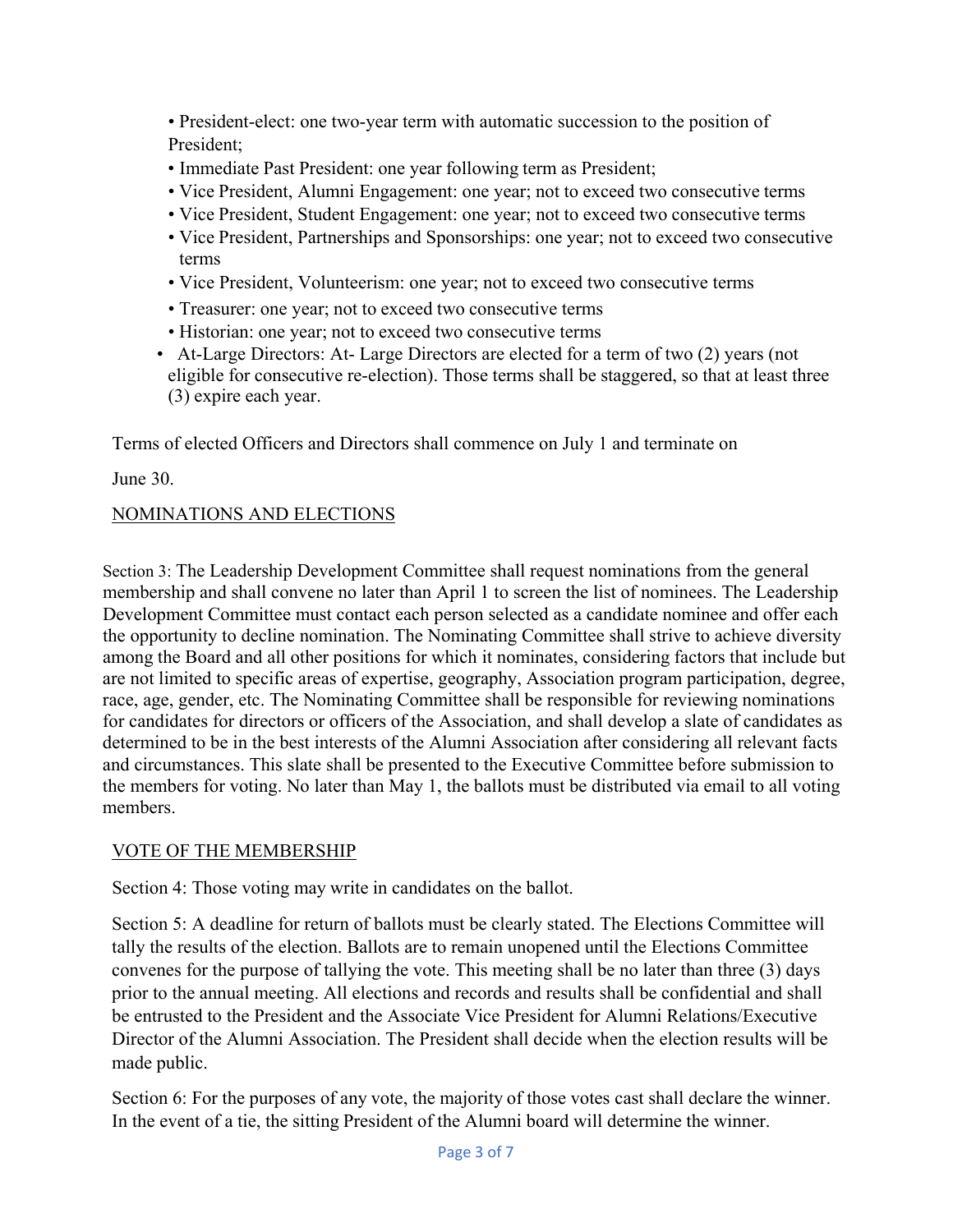# VACANCIES

Section 7: Vacancies or incapacity to serve in the office of the President shall be filled for the unexpired term by the President-elect.

Section 8: Vacancies or incapacity to serve occurring in other offices shall be filled by appointment by the President with the approval of a majority of the Board at any regular meeting. An appointed officer or director shall only serve the remainder of the term for the position to which they were appointed.

Section 9: Removal from the Board of any elected or Board-appointed member may occur with the consent of the majority of the Board at any regular meeting.

Section 10: Board members who are absent from two successive regular meetings without explanation may be dismissed and replaced on the Board upon the recommendation of the President and the affirmative vote of a majority of the members of the Board at a regular meeting.

#### ARTICLE IV **STRUCTURE**

Section 1: The management of the Association shall be vested in the Board subject to the Articles of Incorporation.

Section 2: The Associate Vice President for Alumni Relations/Executive Director of the Alumni Association shall be in charge of all Association activities and personnel. In this capacity, he or she will be responsible to the policy guidance of the Board. The Associate Vice President for Alumni Relations/Executive Director of the Alumni Association, employed by the University, and responsible to the University for alumni relations, shall serve the Association as its administrator and perform such other duties as may be prescribed by the President of the Association or the Board from time to time. The Associate Vice President for Alumni Relations/Executive Director of the Alumni Association shall serve as an *ex officio* non-voting member of the Board.

Section 3: The Board shall consult with the Associate Vice President for Alumni Relations/Executive Director of the Alumni Association in the preparation of the annual budget request of the Office of Alumni Relations. This budget request is to be included in the annual University budget process.

Section 4: The fiscal year of the Association shall be July 1 through June 30.

Section 5: The Board shall prepare an Annual Report, which will include a financial statement and such other matters as may be deemed appropriate. Said report shall be made available to any member of the Association who requests same.

Section 6: There shall be an Executive Committee of the Board to serve as an interim management group for the Association, which will meet in those months when the full board is not meeting. Members of the Executive Committee shall be the President, who serves as the Chair, the officers of the Association, the Associate Vice President for Alumni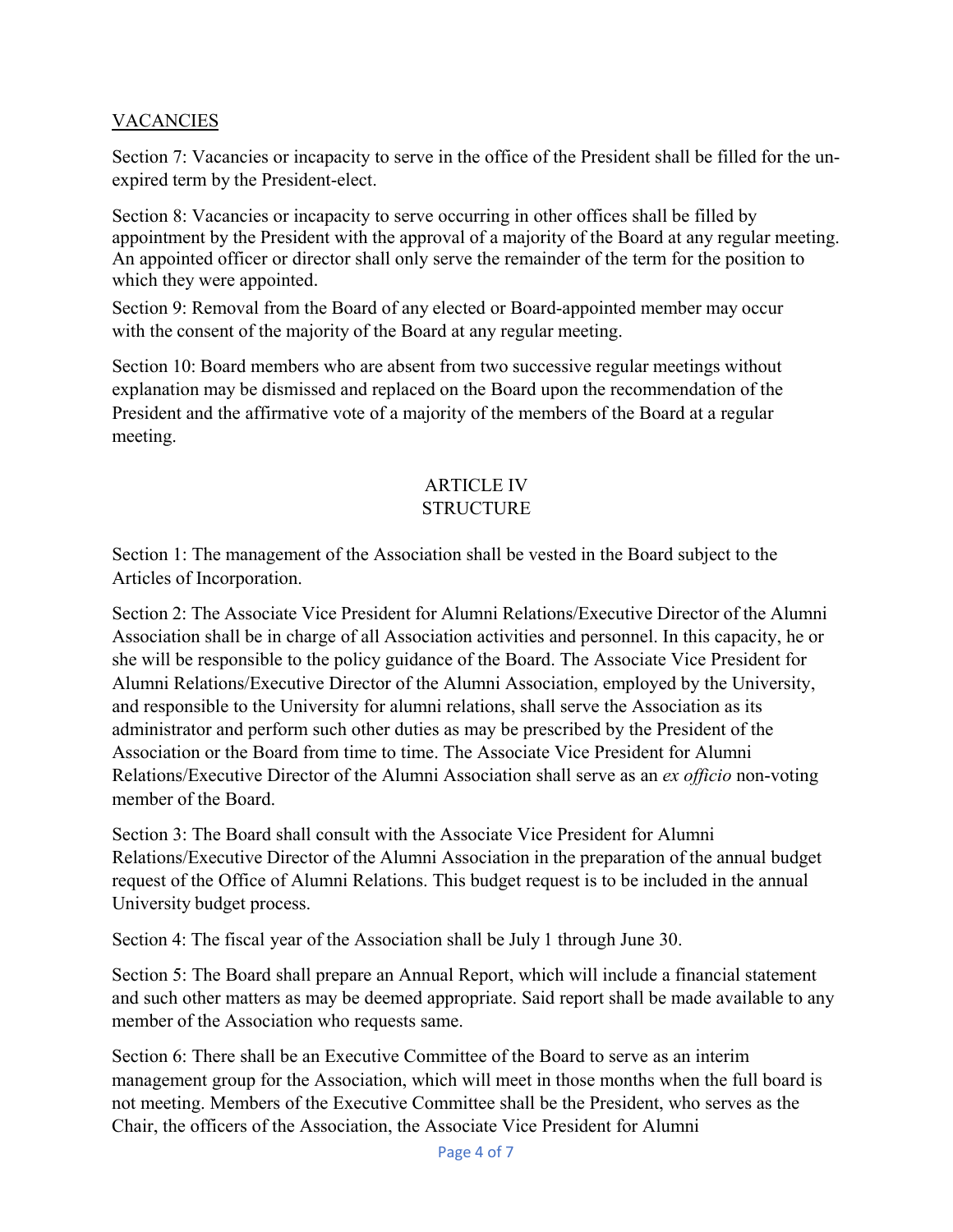Relations/Executive Director of the Alumni Association, and such other members as the President may appoint. Reports of the Executive Committee shall be available to all alumni.

Section 7: The Board shall establish standing committees to conduct certain affairs of the Association. Standing committees shall be composed of not less than three (3) members of the Association, of which at least one (1) must be a member of the Board.

Section 8: A Past Presidents' Council, consisting of all former Presidents of the Association, shall advise the officers of the Association and perform such other functions as may be determined by the Board. The council is also responsible for soliciting and recommending to the President of the Association a list of nominees for submission to the Governor of the Commonwealth of Virginia for Board of Visitor vacancies if requested. The Council shall meet at least once each year. The Immediate Past President shall serve as Chair of the Council. In the years when there is no Immediate Past President on the Board, the President shall serve as Chair of this Council.

### ARTICLE V DUTIES OF OFFICERS

Section 1: The President shall be the chief officer of the Association and shall carry out and administer its policies and also be the chief spokesperson for the Association. The President shall also be responsible for such administrative arrangements as may be necessary to the proper functioning of the Association and for any other duties as may be directed by the Board.

Section 2: The President-elect shall act for the President during his or her absence or at his or her specific direction and shall serve the remaining term of the President should the President resign, become unable to perform the duties of the office or be removed from office. He or she shall assume the Office of the President when the President's term ends. He or she shall also chair the Leadership Development Committee.

Section 3: The Vice President, Alumni Engagement shall oversee specific strategic alumni engagement goals of the Association and shall be responsible for such other duties as the President may designate.

Section 4: The Vice President, Student Engagement, shall oversee specific strategic student engagement goals of the Association and shall be responsible for such duties as the President may designate.

Section 5: The Vice President, Partnerships and Sponsorships, shall oversee specific strategic partnership and sponsorship goals of the Association and shall be responsible for such duties as the President may designate.

Section 6: The Vice President, Volunteerism, shall oversee specific strategic volunteerism goals of the Association, and shall be responsible for such duties as the President may designate.

Section 7: The Treasurer shall be the chief financial officer of the Association and shall be held accountable for the filing of the proper financial records.

Section 8: The Historian shall be responsible for the maintenance of the records, including correspondence and historical material, of the Association.

Page 5 of 7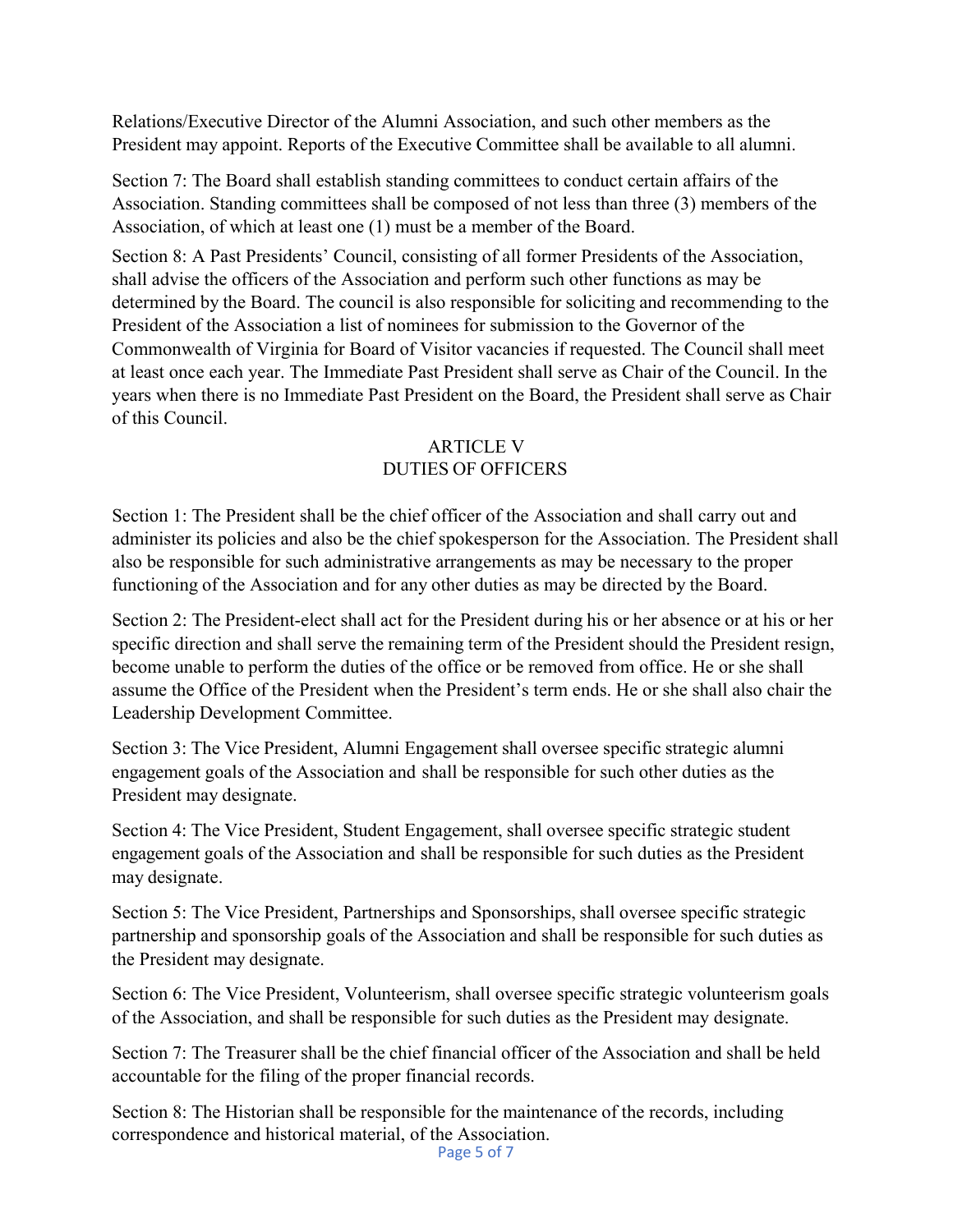Section 9: The Immediate Past President shall chair the Past Presidents' Council and shall be responsible for such other duties as the President may designate.

Section 10: The duties and responsibilities of the officers shall be defined in the Standing Rules of the Alumni Association.

# ARTICLE VI **MEETINGS**

Section 1: The annual meeting of the Association shall be held in conjunction with the final full Board meeting in June of each year, in a place, and at a date and time, designated by the Board.

Publishing of the date, time, and place in any issue of the Alumni magazine or newsletter during the five months preceding the meeting shall constitute notice.

Section 2: All other meetings of the Association may be called by the President, at least three members of the Board, or upon written request of at least twenty (20) members of the Association; the purpose of the meeting shall be stated in the call. At least two (2) weeks' notice shall be given to all active members.

Section 3: Those members in attendance at the annual meeting shall constitute a quorum.

Section 4: At the beginning of each fiscal year, the President shall establish the schedule of meetings of the Board and the Executive Committee for the year. All meetings of the Board or the Executive Committee shall be open to all Alumni.

### ARTICLE VII **CHAPTERS**

# FORMATION

Section 1: There shall be Chapters of the Association as defined and approved by the Board. Chapters shall have voting representation on the Board through the Chapter President.

# CHAPTER RIGHTS

Section 2: Upon formation of a Chapter, the Chapter shall have the following rights:

A. Recognized active Chapters can request a stipend from the association annually.

B. Chapters have the right to adopt by-laws and Standing Rules consistent with the bylaws and Standing Rules of the Association.

C. Chapters shall have the right to elect their own officers. The Chapter President or other designated representative of each active Chapter shall be a member of the Board of Directors.

D. All other rules relating to chapters shall be set forth in the Standing Rules of the Alumni Association.